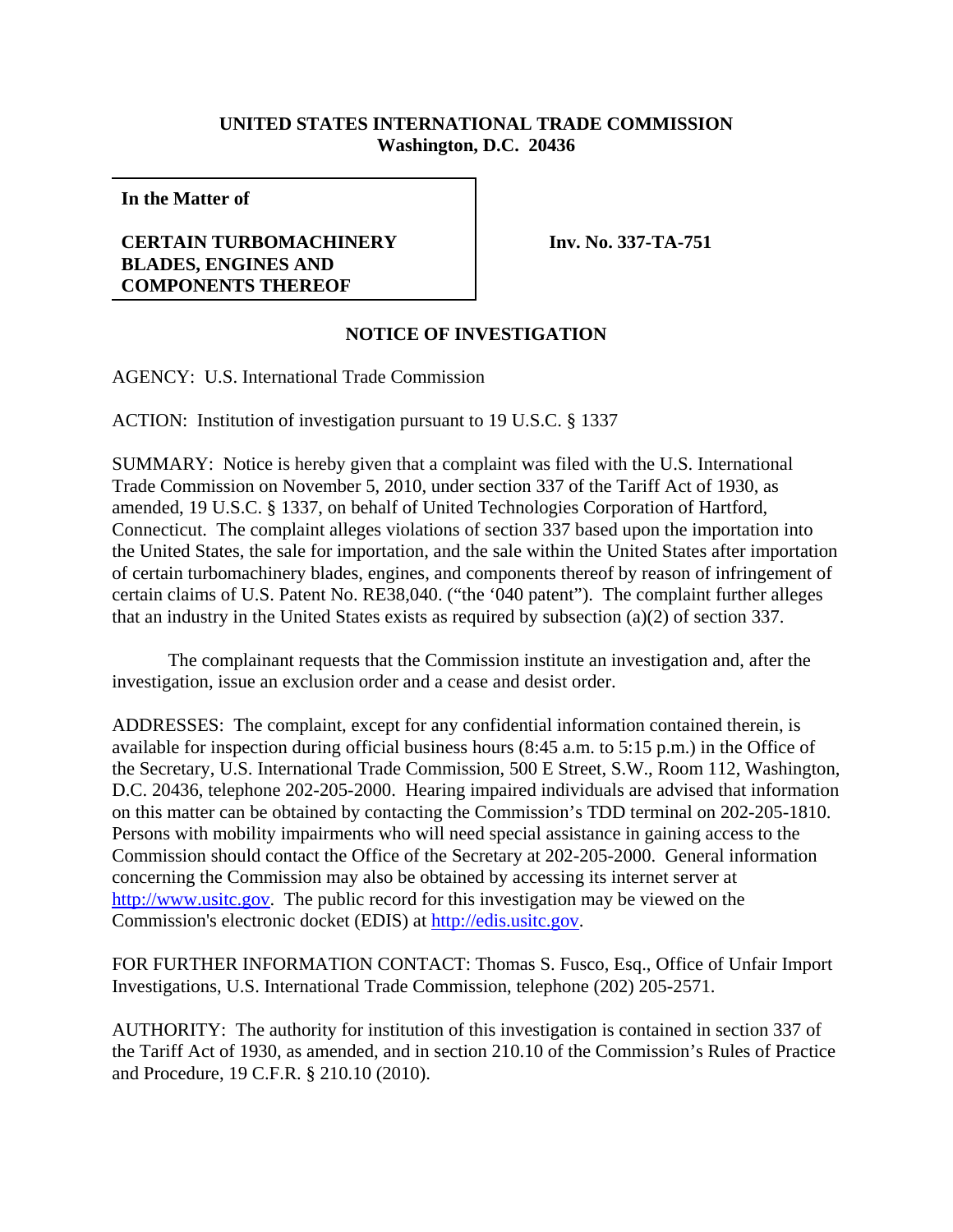SCOPE OF INVESTIGATION: Having considered the complaint, the U.S. International Trade Commission, on December 7, 2010, ORDERED THAT –

(1) Pursuant to subsection (b) of section 337 of the Tariff Act of 1930, as amended, an investigation be instituted to determine whether there is a violation of subsection  $(a)(1)(B)$  of section 337 in the importation into the United States, the sale for importation, or the sale within the United States after importation of certain turbomachinery blades, engines, and components thereof that infringe one or more of claims 1 and 2 of the '040, and whether an industry in the United States exists as required by subsection (a)(2) of section 337;

(2) Pursuant to Commission Rule  $210.50(b)(1)$ , 19 C.F.R. §  $210.50(b)(1)$ , the presiding administrative law judge shall take evidence or other information and hear arguments from the parties and other interested persons with respect to the public interest in this investigation, as appropriate, and provide the Commission with findings of fact on this issue;

(3) For the purpose of the investigation so instituted, the following are hereby named as parties upon which this notice of investigation shall be served:

(a) The complainant is:

United Technologies Corporation United Technologies Building Hartford, CT 06101

(b) The respondents are the following entities alleged to be in violation of section 337, and are the parties upon which the complaint is to be served:

> Rolls-Royce Group plc Registered Office 65 Buckingham Gate London SW1E6AT United Kingdom

Rolls-Royce plc 65 Buckingham Gate London SW1E6AT United Kingdom

(c) The Commission investigative attorney, party to this investigation, is Thomas S. Fusco, Esq., Office of Unfair Import Investigations, U.S. International Trade Commission, 500 E Street, S.W., Suite 401, Washington, D.C. 20436; and

(4) For the investigation so instituted, the Honorable Paul J. Luckern, Chief